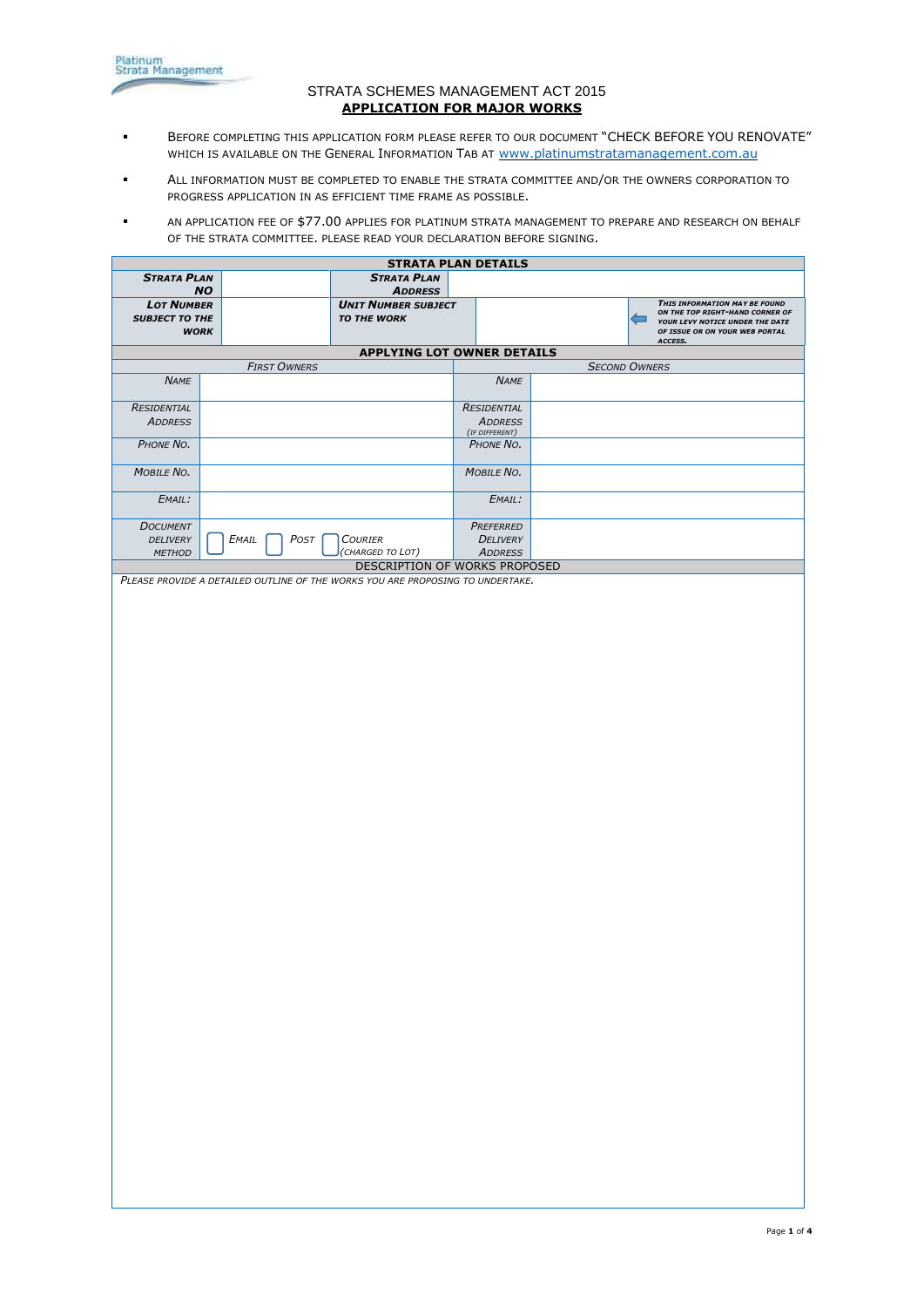| Platinum<br>Strata Management                                                                                                                                                                                               |                                  |       |                         |                 |                                                             |                |     |     |                                                   |                                    |
|-----------------------------------------------------------------------------------------------------------------------------------------------------------------------------------------------------------------------------|----------------------------------|-------|-------------------------|-----------------|-------------------------------------------------------------|----------------|-----|-----|---------------------------------------------------|------------------------------------|
| STRATA SCHEMES MANAGEMENT ACT 2015<br>PROGRAM OF WORKS                                                                                                                                                                      |                                  |       |                         |                 |                                                             |                |     |     |                                                   |                                    |
| <b>PLEASE NOTE:</b><br>COMMENCEMENT DATE IS SUBJECT TO APPROVAL PRIOR TO WORKS COMMENCING. OWNERS MUST ALLOW SUFFICIENT TIME<br>FOR PROCESSING OF APPLICATION. PLEASE DISCUSS WITH YOUR STRATA MANAGER PRIOR TO SUBMISSION. |                                  |       |                         |                 |                                                             |                |     |     |                                                   |                                    |
| <b>PROPOSED</b><br><b>COMMENCEMENT</b>                                                                                                                                                                                      |                                  |       | <b>ESTIMATED NUMBER</b> | OF WEEKS OF     |                                                             |                |     |     | <b>PROPOSED</b><br><b>COMPLETION</b>              |                                    |
| DATE<br>ARE THERE PROPOSED CHANGES TO ANY OF THE FOLLOWING? PLEASE PROVIDE EXPLANATION BELOW IN BOX PROVIDED TO ANY YES                                                                                                     |                                  |       |                         | <b>WORK</b>     |                                                             |                |     |     | DATE                                              |                                    |
| LOT<br><b>INTERNAL WALLS</b>                                                                                                                                                                                                | <b>COMMON WALLS</b>              |       | PILLARS                 |                 |                                                             | <b>WINDOWS</b> |     |     | <b>DOORS</b>                                      | <b>FLOORS</b>                      |
| No<br>YES                                                                                                                                                                                                                   | YES                              | No    | YES                     | No              | YES                                                         |                | No  | YES | No                                                | No<br>YES                          |
| <b>CEILINGS</b><br>YES<br>No                                                                                                                                                                                                | PLUMBING<br>YES                  | l No  | SEWER/DRAINAGE<br>YES   | No              | <b>ELECTRICAL CABLING</b><br>YES                            |                | No  | YES | <b>INTERCOM</b><br>No                             | <b>DUCTWORK</b><br>YES<br>No       |
| <b>OTHER</b><br>YES<br>No                                                                                                                                                                                                   | IF YES, PLEASE<br>IDENTIFY OTHER |       |                         |                 |                                                             |                |     |     |                                                   |                                    |
| IDENTIFY AND EXPLAIN ANY "YES"                                                                                                                                                                                              | & EXPLAIN                        |       |                         |                 |                                                             |                |     |     |                                                   |                                    |
|                                                                                                                                                                                                                             |                                  |       |                         |                 |                                                             |                |     |     |                                                   |                                    |
| <b>DOES THE WORKS INVOLVE A</b><br>CHANGE OF APPEARANCE TO THE                                                                                                                                                              |                                  | YES   | No                      |                 | IF YES, PLEASE<br><b>IDENTIFY &amp;</b>                     | $\Rightarrow$  |     |     |                                                   |                                    |
| EXTERNAL FEATURES OF THE LOT?<br><b>DOES ANY OF THE WORKS</b>                                                                                                                                                               |                                  |       |                         | EXPLAIN         | IF YES, PLEASE                                              | $\Rightarrow$  |     |     |                                                   |                                    |
| <b>INVOLVE WATER MEMBRANE?</b>                                                                                                                                                                                              |                                  | YES   | Νo                      | EXPLAIN         | <b>IDENTIFY &amp;</b>                                       |                |     |     |                                                   |                                    |
| <b>DOES ANY OF THE WORKS</b><br><b>INVOLVE ABSORBING COMMON</b><br>AREA INTO THE LOT?                                                                                                                                       |                                  | YES   | No                      | EXPLAIN         | IF YES, PLEASE<br><b>IDENTIFY &amp;</b>                     | 5              |     |     |                                                   |                                    |
| <b>DOES THE WORKS INVOLVE THE</b><br>COMBINING OF TWO OR MORE<br>LOTS?                                                                                                                                                      |                                  | YES   | No                      | EXPLAIN         | IF YES, PLEASE<br><b>IDENTIFY &amp;</b>                     | ⇨              |     |     |                                                   |                                    |
| IS ANY WORKS BY A SINGLE<br>CONTRACTOR TO COMMON<br>PROPERTY IN EXCESS OF<br>\$20,000?                                                                                                                                      |                                  | YES   | No                      | <b>BUILDING</b> | IF YES, HAVE YOU<br>ARRANGED HOME<br><b>WARRANTY?</b>       | $\Rightarrow$  | YES | No  | IF YES, COPY<br><b>MUST BE</b><br><b>ATTACHED</b> | <b>COPY ATTACHED</b><br> No<br>YES |
| <b>WHO WILL BE THE OVERALL</b><br>SUPERVISOR OF THE WORKS?                                                                                                                                                                  |                                  | OWNER | <b>CONTRACTOR</b>       |                 | IF A CONTRACTOR<br>PLEASE PROVIDE<br><b>CONTACT DETAILS</b> |                |     |     |                                                   |                                    |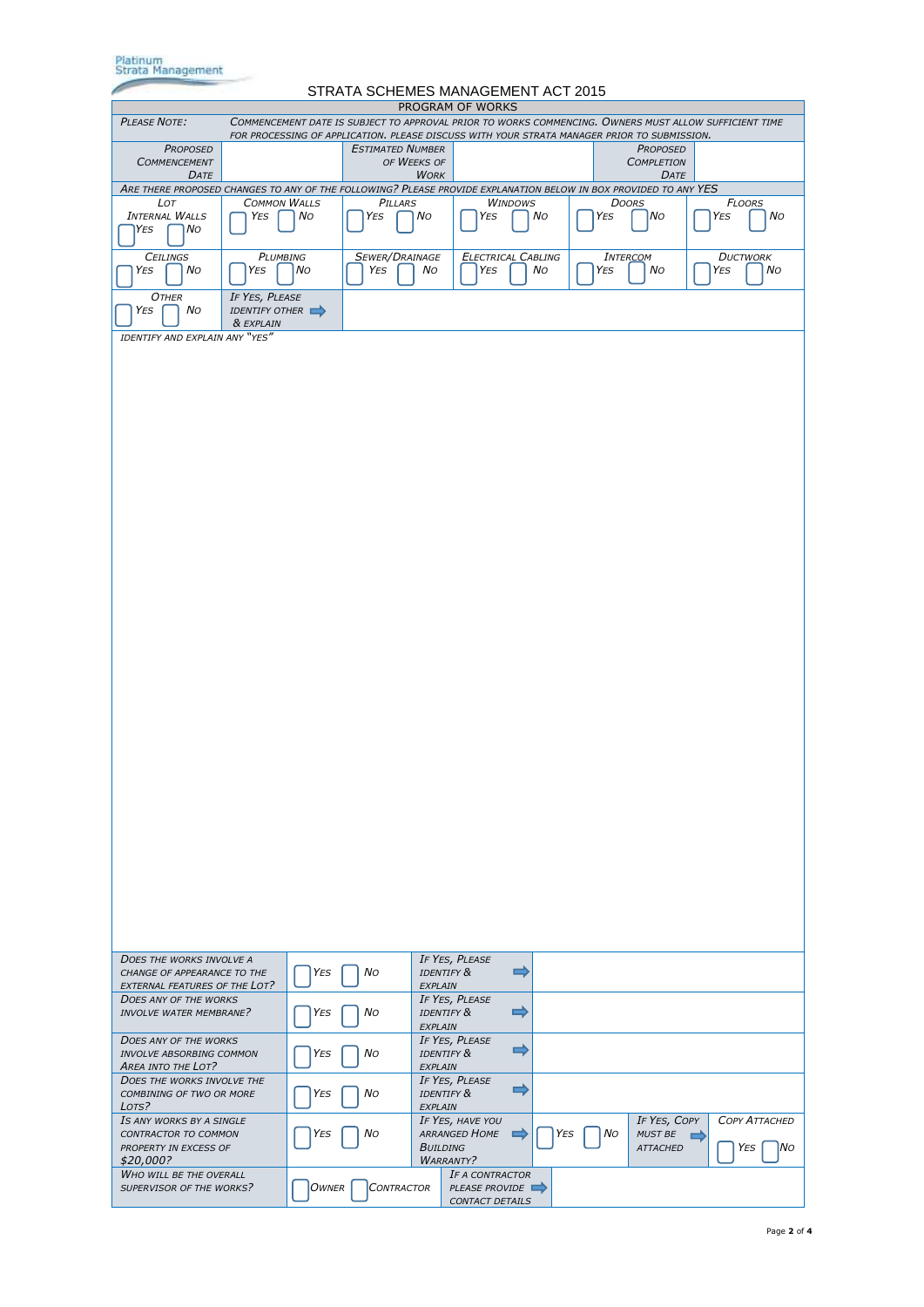

*ANY OTHER APPLICABLE INFORMATION REGARDING THE SCHEDULE OF WORKS*

## STRATA SCHEMES MANAGEMENT ACT 2015 SCHEDULE OF WORKS *PLEASE IDENTIFY THE CONTRACTORS INVOLVED AND THEIR ESTIMATE TIME ON SITE INCLUDING COMMENCEMENT DATE AND FINISH DATE CONTRACTOR COMMENCEMENT DATE COMPLETION DATE MAIN AREA OF WORK ADDITIONAL COMMENT*